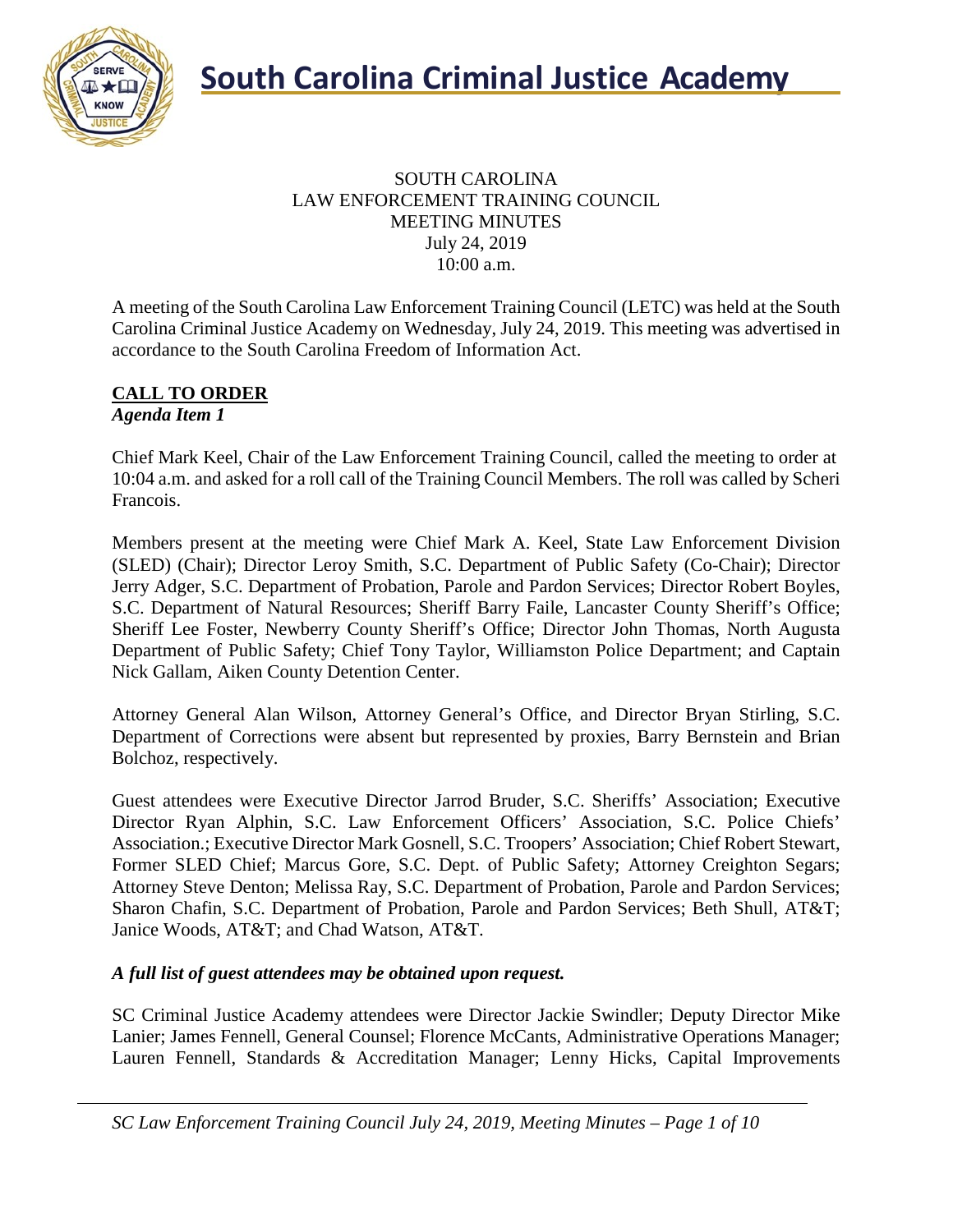

Manger; Thomas McQueen, Financial Manager; Scheri Francois, Director's Executive Assistant; Debbie Bryant, Human Resources; Justin Miller, IT; and Christopher Brumlow, Investigator.

# **APPROVAL OF AGENDA**

#### *Agenda Item 2*

Upon a motion made by Director Boyles and seconded by Director Thomas, Council voted unanimously to adopt the agenda as presented.

# **APPROVAL FOR MEETING MINUTES**

*Agenda Item 3*

1. A motion to approve the minutes of the June 17, 2019, meeting was made by Director Boyles and seconded by Sheriff Faile. Council voted unanimously to accept the meeting minutes as recorded.

#### **DIRECTOR'S REPORT**

*Agenda Item 4*

- 2. **General Counsel**
	- Misconduct Cases

#### **Kaynnera Capers:** *2018-CJA-12-08 (CJA)*

**Summary:** Allegation was misrepresentation of employment related information. Hearing Officer Recommendation was a finding of no misconduct was proven and Mr. Capers should keep his law enforcement certification.

Director Smith made a motion to accept the recommendation of the Hearing Officer. Sheriff Faile seconded the motion.

Prior to the voting process, Director Adger made brief comments in regards to this case.

After Director Adger's comments, Council voted unanimously to adopt the recommendation of the Hearing Officer to approve eligibility for law enforcement certification and expungement of the misconduct record.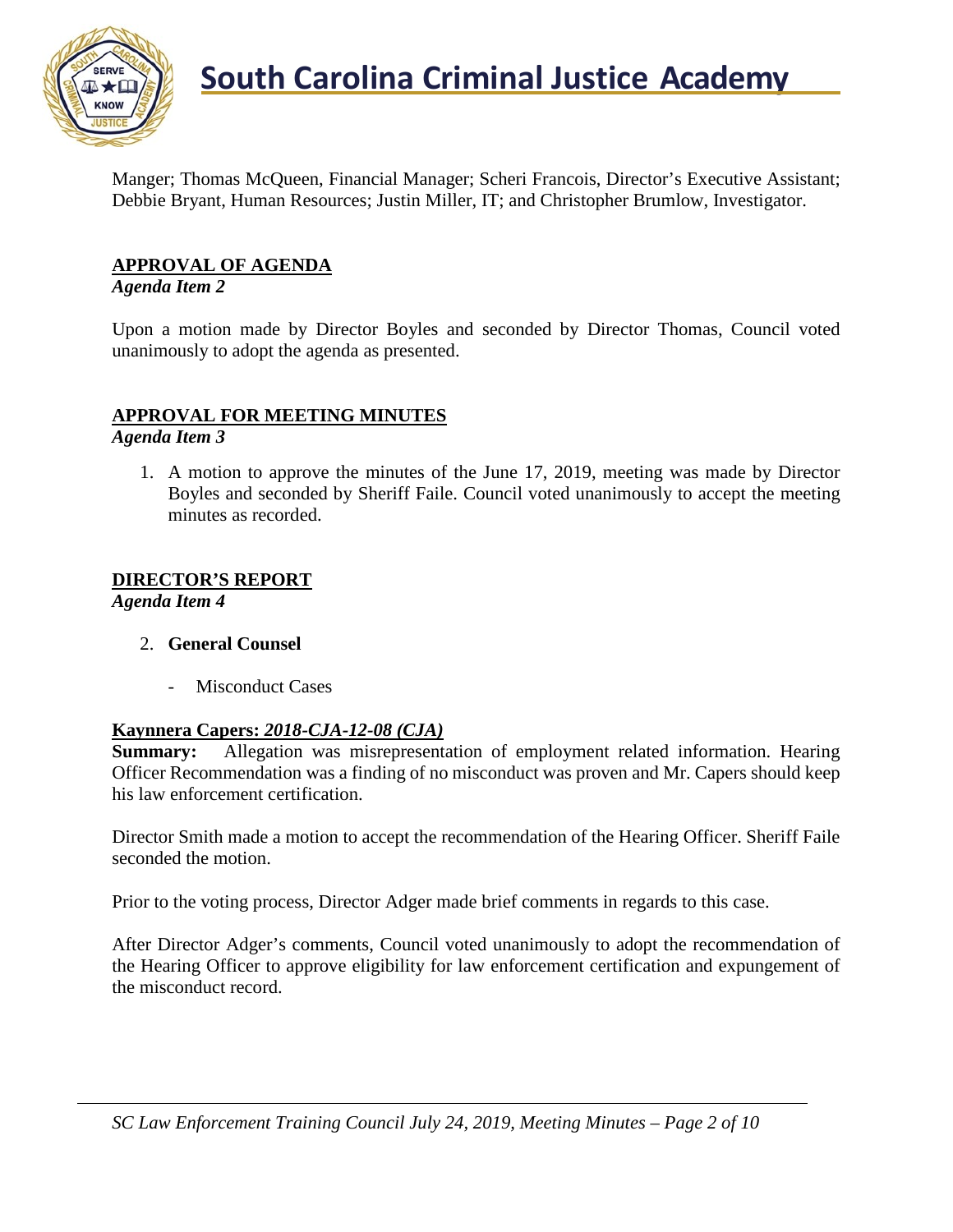

# **South Carolina Criminal Justice Academy**<br>KNOW 2008

# **Michael Raffield:** *2019-CJA-02-01 (Saluda County Sheriff's Office)*

**Summary:** Allegation was false, misleading, incomplete, deceitful, or incorrect information. Hearing Officer Recommendation was that the allegation was not proven by substantial evidence, Mr. Raffield be eligible for certification and misconduct documents be expunged.

Attorney Creighton Segars was in attendance at the meeting to represent Mr. Raffield and asked that Council accept the recommendation of the Hearing Officer.

Director Smith made a motion to accept the recommendation of the Hearing Officer. Director Adger seconded the motion.

Prior to the voting process, Director Adger made brief comments in regards to this case.

After Director Adger's comments, Council voted unanimously to adopt the recommendation of the Hearing Officer to approve eligibility for law enforcement certification and expungement of the misconduct record.

# **Jessica Parker:** *2019-CJA-02-02 (Saluda County Sheriff's Office)*

**Summary:** Allegation was false, misleading, incomplete, deceitful, or incorrect information. Hearing Officer Recommendation was that the allegation was not proven by substantial evidence, Ms. Parker be eligible for certification and misconduct documents be expunged.

Attorney Creighton Segars was in attendance at the meeting to represent Ms. Parker and asked that Council accept the recommendation of the Hearing Officer.

Director Smith made a motion to accept the recommendation of the Hearing Officer. Director Boyles seconded the motion. Council voted unanimously to adopt the recommendation of the Hearing Officer to approve eligibility for law enforcement certification and expungement of misconduct record.

#### **Daquan Doyle:** *2018-CJA-09-09 (Spartanburg Police Department)*

**Summary:** Allegation was false, misleading, incomplete, deceitful, or incorrect information. Hearing Officer Recommendation was that the allegation was not proven by substantial evidence, Mr. Doyle be eligible for certification and misconduct documents be expunged.

Mr. Doyle was present to answer any questions Council may have regarding his misconduct case.

Attorney Steve Denton was present to represent Mr. Doyle and asked that Council accept the recommendation of the Hearing Officer.

Director Smith made a motion to accept the recommendation of the Hearing Officer. Director Adger seconded the motion. Council voted unanimously to adopt the recommendation of the

*SC Law Enforcement Training Council July 24, 2019, Meeting Minutes – Page 3 of 10*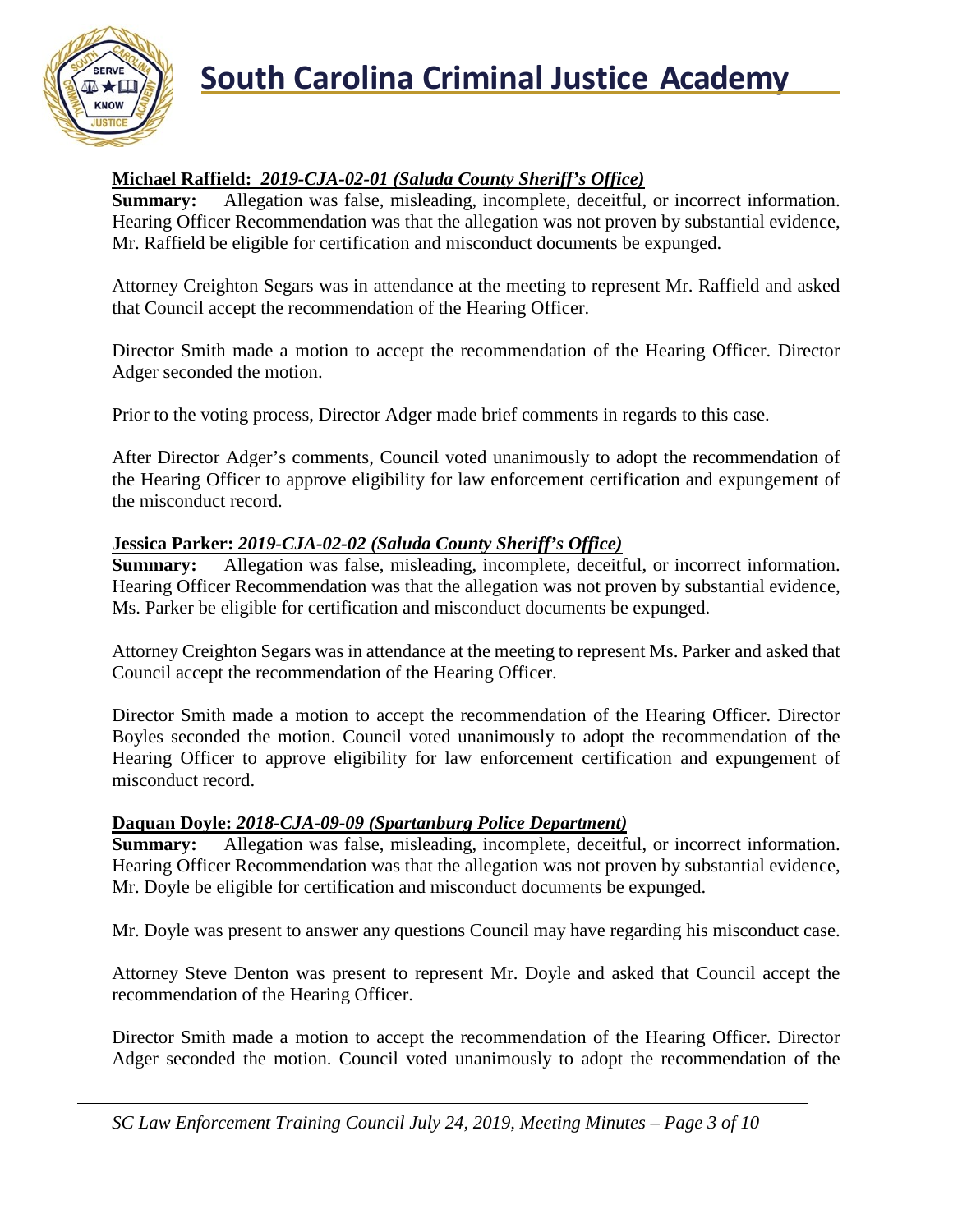

Hearing Officer to approve eligibility for law enforcement certification and expungement of the record.

# **Kasey Gibbons:** *2019-CJA-04-15*

**Summary:** Allegation was false, misleading, incomplete, deceitful, or incorrect information. The agency did not appear to prosecute the allegations. Hearing Officer Recommendation was that the allegation was not proven by substantial evidence, Ms. Gibson be eligible for certification and expungement of misconduct record.

Ms. Gibbons was present to answer any questions Council may have regarding her misconduct case.

Attorney Creighton Segars was present to represent Ms. Gibbons and asked that Council accept the recommendation of the Hearing Officer.

Director Smith made a motion to accept the recommendation of the Hearing Officer. Director Adger seconded the motion. Council voted unanimously to adopt the recommendation of the Hearing Officer to approve law enforcement eligibility and expungement of misconduct record.

### **Jeremy Jones:** *2019-CJA-03-07 (Greenville County Sheriff's Office)*

**Summary:** Allegation was false, misleading, incomplete, deceitful, or incorrect information. The agency did not appear to prosecute the allegations. Hearing Officer Recommendation was that the allegation was not proven by substantial evidence, Mr. Jones be eligible for certification and misconduct documents be expunged.

Director Smith made a motion to accept the recommendation of the Hearing Officer. Director Faile seconded the motion.

Prior to the voting process, Chief Keel made brief remarks about the lack of representation by law enforcement agencies at misconduct hearings involving officers of their agencies. Chief Keel addressed this issue at the SC Sheriffs Association Conference and will do so at the SC Police Chiefs Association Conference. Director Swindler gave information about how the SC Criminal Justice Academy will also address this issue.

After the remarks by Chief Keel and Director Swindler, Council voted unanimously to adopt the recommendation of the Hearing Officer to approve eligibility for law enforcement certification and the expungement of the misconduct record.

# **Jackson Winkeler:** *2017-CJA-04-06 (Latta Police Department)*

**Summary:** Allegation was repeated use of excessive force. Hearing Officer Recommendation was that the allegation was not proven by substantial evidence, Mr. Winkeler be eligible for certification and misconduct documents be expunged.

*SC Law Enforcement Training Council July 24, 2019, Meeting Minutes – Page 4 of 10*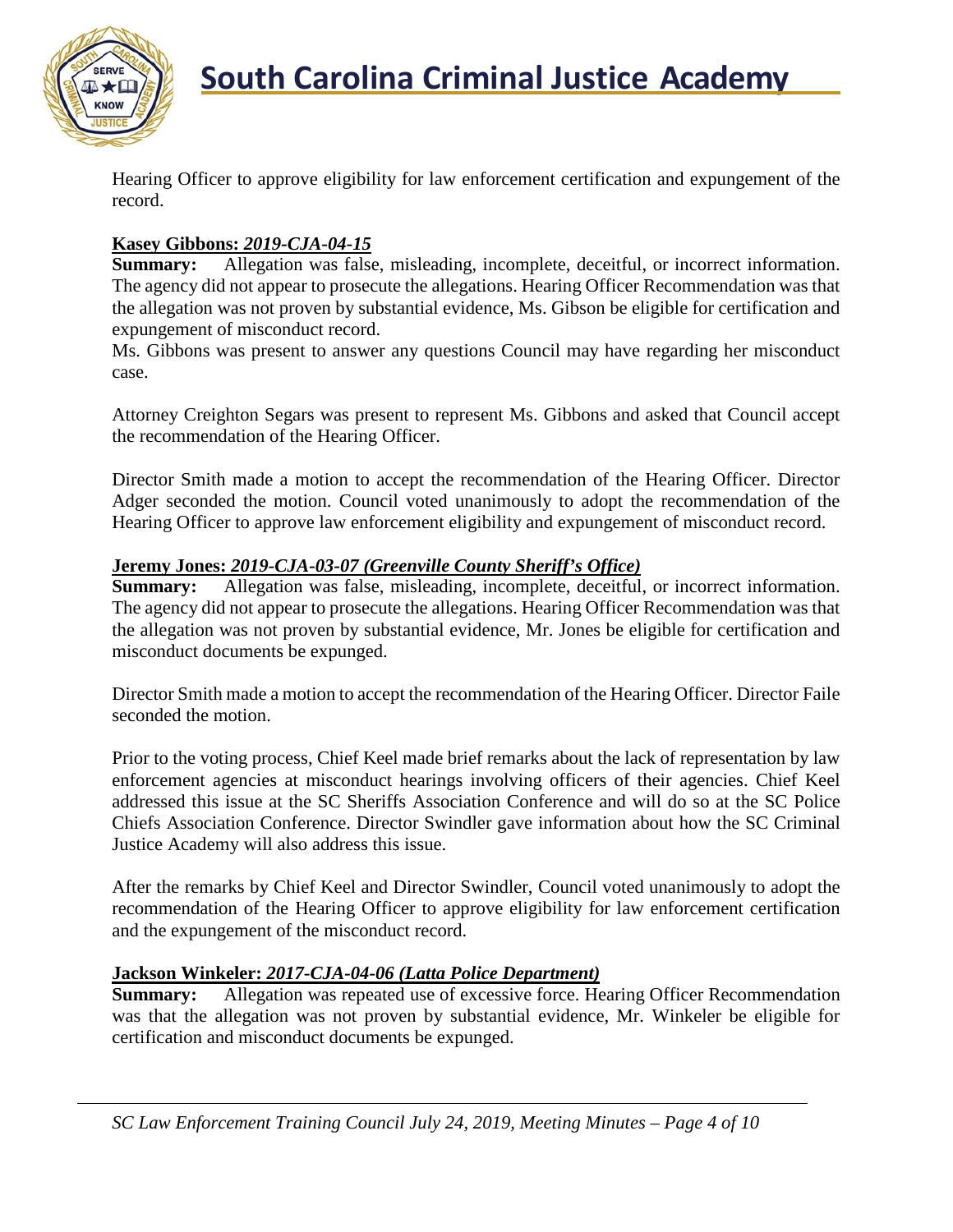

Director Smith made a motion to accept the recommendation of the Hearing Officer. Sheriff Foster seconded the motion. Council voted unanimously to adopt the recommendation of the Hearing Officer to approve law enforcement certification and the expungement of misconduct record.

### **Robert Smith:** *2019-CJA-07-03*

**Summary:** SC Highway Patrol arrested Mr. Smith for DUI. Request for Suspension of Law Enforcement Certification.

Director Smith made a motion to accept the recommendation of the Hearing Officer. Director Boyles seconded the motion. Council voted unanimously to approve temporary suspension of law enforcement certification pending the outcome of the criminal investigation.

#### **Malik McCown:** *2019-CJA-07-05 (SC Department of Public Safety)*

**Summary:** Charleston County Sheriff's Office arrested Mr. McCown for Disorderly Conduct, Assault and Battery, and Resisting Arrest. Request for Suspension of Law Enforcement Certification.

Director Boyles made a motion to accept the recommendation of the Hearing Officer. Sheriff Faile seconded the motion. Council voted unanimously to approve temporary suspension of law enforcement certification pending the outcome of the criminal investigation. *Please note that Director Smith recused himself from the voting process in this case.*

# **Jarrad Fowler –** *2018-CJA-12-13 (Spartanburg County Detention Center)*

**Summary:** Mr. Fowler was cited for Simple Possession of Marijuana and Texting While Driving and pleaded guilty to Possession of Drug Paraphernalia and Texting While Driving.

Director Smith made a motion to permanently deny law enforcement certification. Captain Gallam seconded the motion. Council voted unanimously to permanently deny Mr. Fowler's law enforcement certification.

#### **Tracy Scott–** *No assigned case number*

**Summary:** The Anderson Police Department has advised that Ms. Scott has one (1) conviction for Fraudulent Check from 2006. Request for Eligibility for Law Enforcement Certification.

Director Smith reminded Council that on June 17, 2019, Council voted to allow Donald Corbett to be eligible to obtain law enforcement certification with a one (1) year probationary period after he was convicted for writing fraudulent checks in 1988 and 1994. Director Smith also reminded Council that they voted to allow certification eligibility with a one (1) year probationary period to Jerrell Burden on March 18, 2019, after he received a Shop Lifting conviction and on May 20, 2019, Council voted to grant law enforcement certification with a one (1) year probationary period to Sean Smith after he pleaded guilty to Petit Larceny.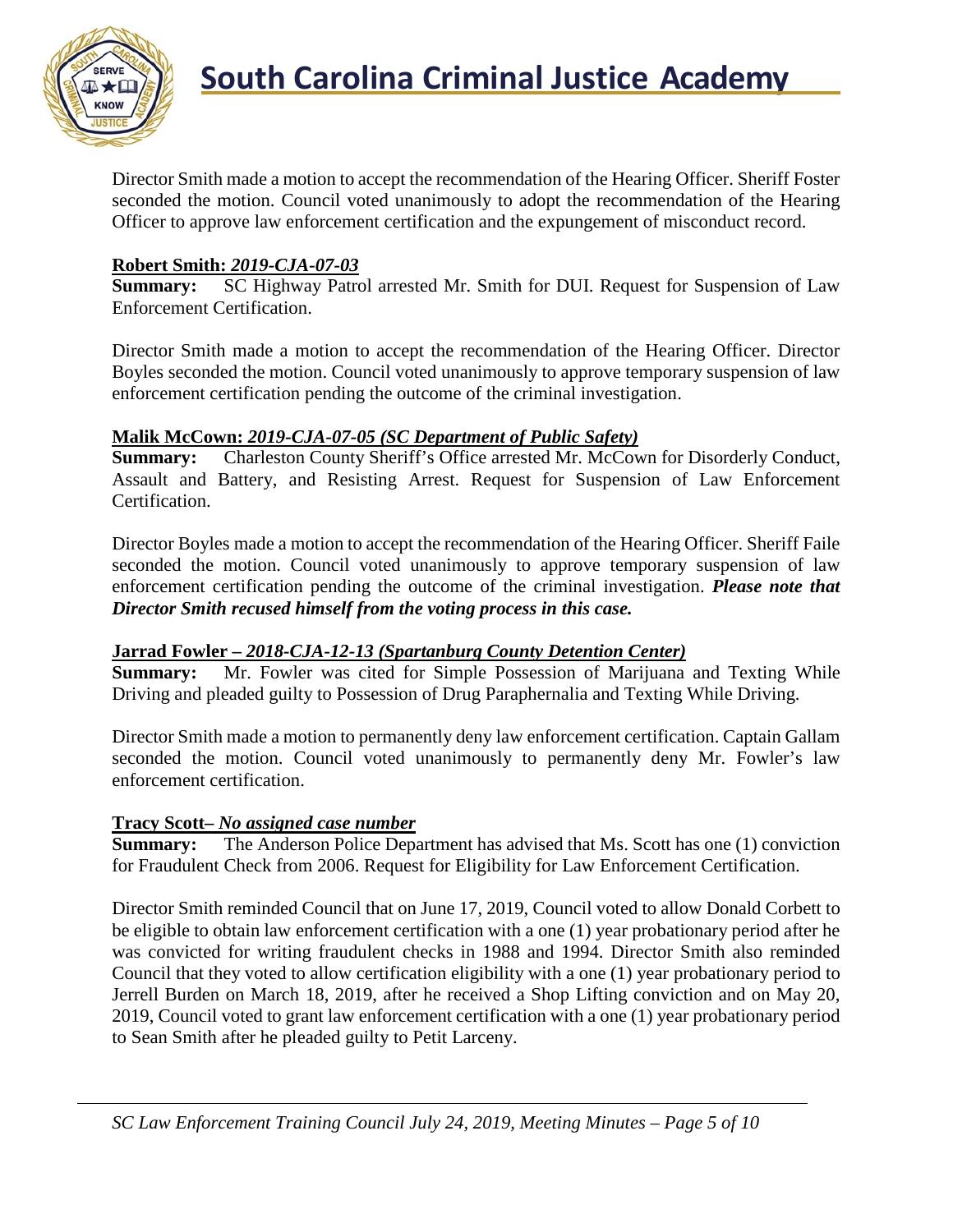

Director Smith made a motion to allow law enforcement eligibility with a one (1) year probationary period to Ms. Scott with a stipulation that she get the record expunged from her criminal record. Director Adger seconded the motion. Council voted unanimously to grant law enforcement eligibility with a one (1) year probationary period with the stipulation that Ms. Scott have the conviction expunged from her criminal record.

#### **Clifton Davenport:** *2019-CJA-06-02 (Lexington County Sheriff's Office)*

**Summary:** Date of separation was April 4, 2019, and the Personnel Change in Status (PCS) form was dated June 4, 2019, and was received on June 4, 2019, (61 days). Statute requires PCS forms to be submitted within 30 days, unless the Law Enforcement Training Council finds extenuating circumstances for the delay. The stated reason for the delay was a mistake without further information.

Director Smith made a motion not to accept the late PCS form from Lexington County Sheriff's Office because there was no finding of extenuating circumstances for submitting the form late. Director Adger seconded the motion. With the exception of a "Yes" votes from Director Smith and Director Boyles, Council voted against the motion to not accept the late PCS form.

Director Adger made a new motion to accept the late PCS form submitted by the Lexington County Sheriff's Office. Sheriff Foster seconded the motion.

Prior to the voting process, there was a brief discussion amongst Council in regards to this case.

With the exception of a "No" vote from Director Smith, Council voted unanimously to accept the late PSC submitted by the Lexington County Sheriff's Office.

#### **Keith Knowlin:** *2019-CJA-06-10* **(Charleston Police Department)**

**Summary:** Date of separation was March 15, 2019, and Personnel Change in Status (PCS) form was dated June 13, 2019, and was received June 17, 2019, (94 days). Statute requires PCS forms be submitted within 30 days, unless Law Enforcement Training Council finds extenuating circumstances for the delay. The stated reason for the delay was that they had personnel issues, and it "fell through the cracks".

Director Smith made a motion not to accept the late PCS form from the Charleston Police Department. This motion was not seconded; therefore, Director Adger made a new motion to accept the late PCS form. The motion was seconded by Sheriff Foster. With the exception of a "No" vote from Director Smith, Council voted to accept the late PCS form from the Charleston Police Department.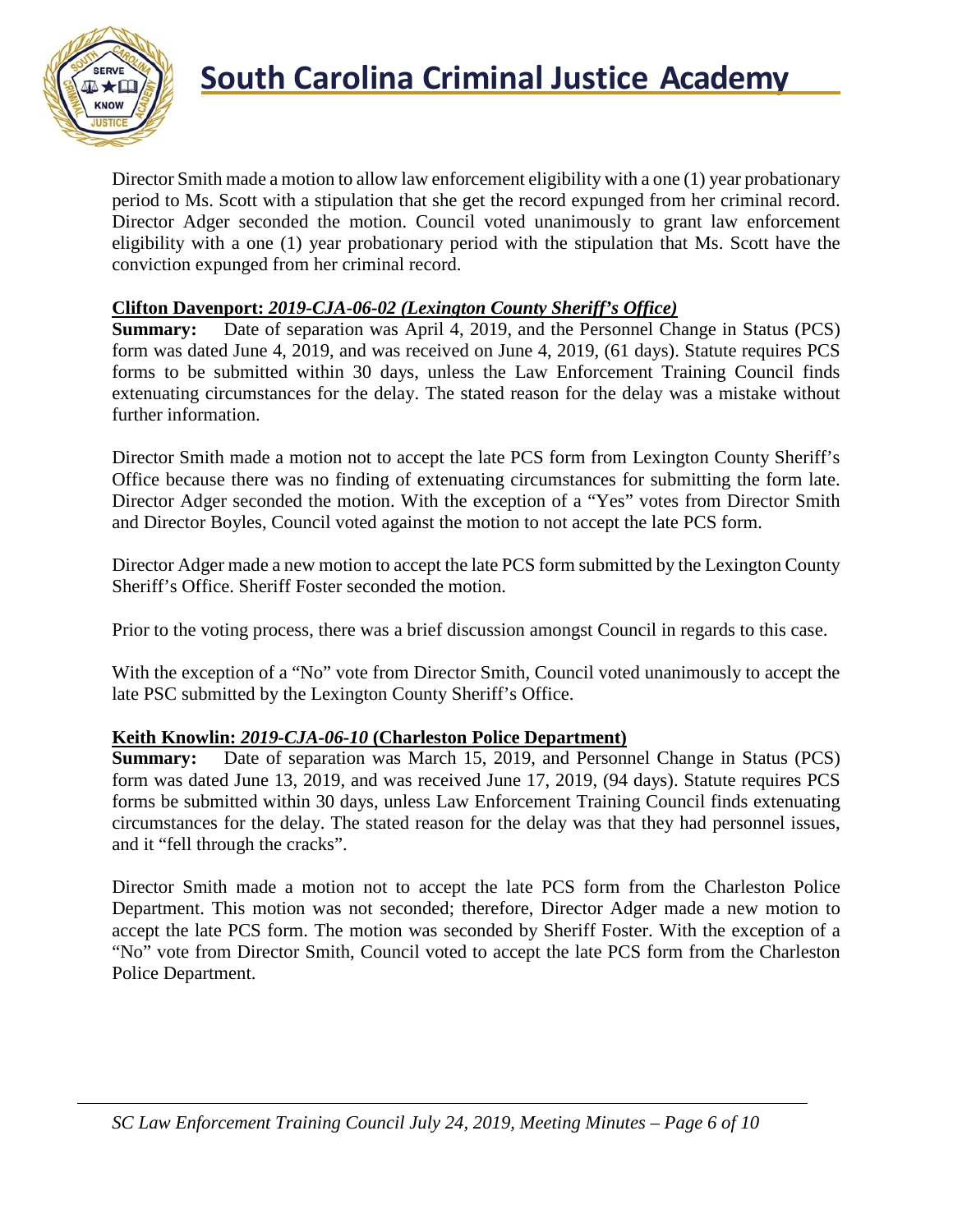

# 3. **Financial Updates**

# Tom McQueen

Fees and fines revenue declined \$378, 448 for Fiscal Year 2019; however, the amount is up \$71,000 compared to July of last year. The Legislature allotted an additional \$2 million in General Funds for the Academy, so the budget is now 54% funded by the State. The Academy was also granted 15 Full Time Employee (FTE) positions with a budget of \$1.2 million for the Academy to establish Mobile Training Teams. The Legislature also approved \$182,000 to adjust instructor salaries and \$155,000 for administrative salary adjustments.

Overall expenditures for the Academy increased by \$571,000 which consisted of an increase for salary realignments and fringe expenditures of \$296,000 and operational expenditures of \$275,000; procurement of the Acadis testing module was \$85,000; increase in cost of psychological exams was \$103,000.

There were 1,093 psychological test performed last fiscal year, with 186 of those candidates not hired. In the new fiscal year, 41 claims for psychological exams have been processed. Of the psychological tests performed so far this fiscal year, 13 candidates were not hired.

# 4. **Capital Projects Update**

# Lennie Hicks

The Ammunition Storage Building has been completed. By way of rotating stock, plans are to expend the ammunition currently stored in the old vaults while all new orders will be placed into the new facility.

The Waterproofing Project for the Village Dorm Shower/Rest Rooms has been moving forward slowly over the summer months. There will be a meeting with the architect, the waterproofing expert and the State engineer to finalize recommendations and bid specification packet to go out for bidding in August.

The 20-year old threadbare carpet in the administration building has been replaced.

There are four new capital projects established for the new fiscal year. These include replacing the translucent panels and shingles on the Rifle Deck and Ranges #1, #2 and #3, coating the Warehouse metal roof and coating the metal roof on Building #8 (IT building). Additionally, the \$125,000 Campus Security Upgrade project to add cameras to the Village complex as well as expanding other video capabilities on the campus.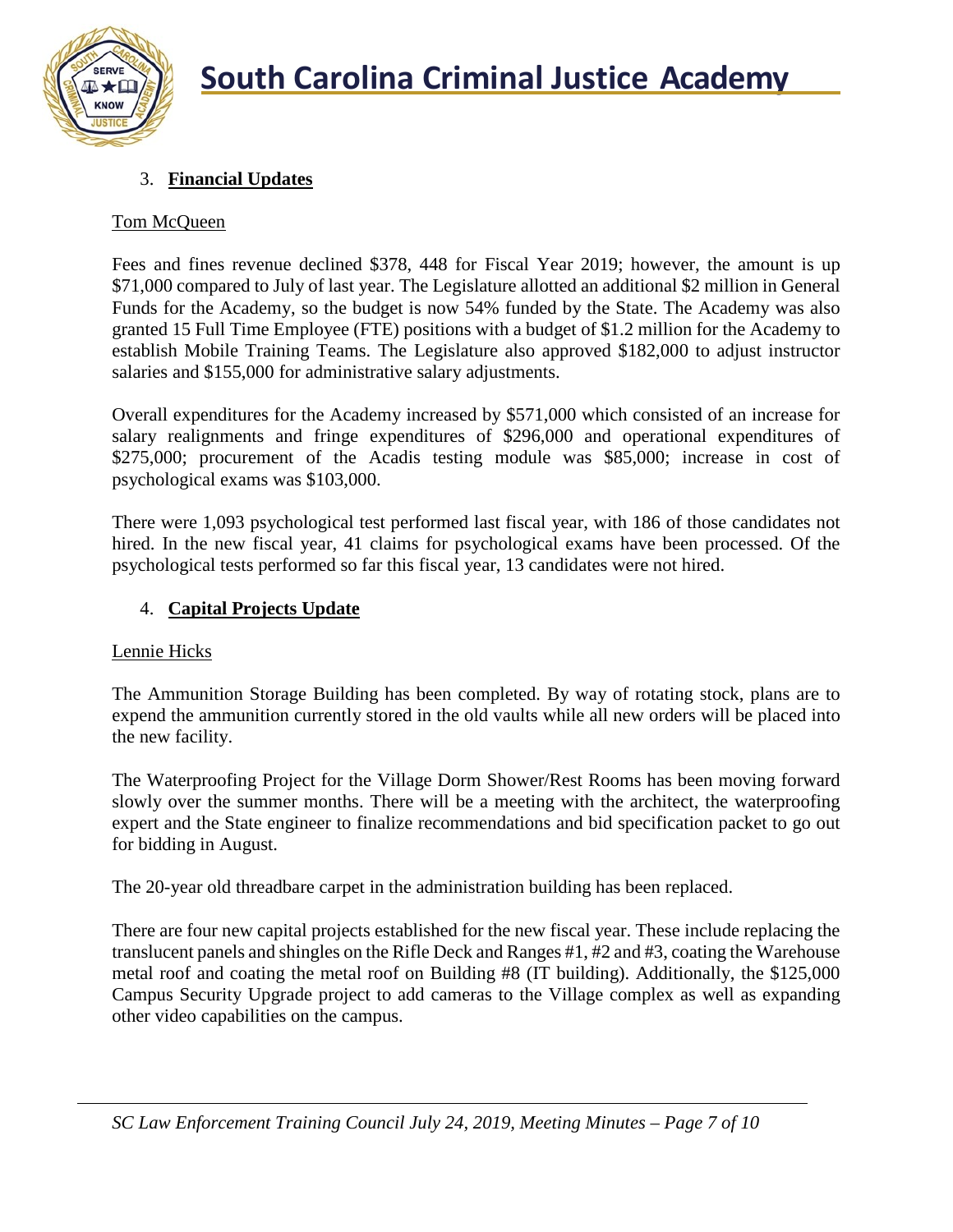

Because of the increase in the cost of meat products, there has been a small increase in the price per meal. The cost per meal has averaged \$1.34. In the future, the prediction is that the price of pork will increase due to the African Swine Virus, which has stricken Chines pork producers. It is anticipated that pork prices may to continue to increase due to loss of Chinese pork products.

# 5. **Director's Comments**

#### Director Swindler

The Tactical Training Facility project is moving along slowly. The architect had to do a final drawing of the mezzanine and send it to the State architect to approve. After the approval of the State architect, the design was sent to the fabricator. The mezzanine should be ready by Friday, August 2, 2019. The final completion of the shoot house project is anticipated for September. The funding for this project was gifted to the Academy by the federal government in the amount of \$950,000. This facility will be a great asset to law enforcement agencies in South Carolina and surrounding states.

Director Swindler received favorable comments about the new hybrid program when he attended the 2019 S.C. Sheriffs Association Conference.

As of the date of this meeting, there were 258 candidates in the pool. 122 candidates have not taken any tests, which must mean that the agencies are doing some things with their candidates in the field in preparation for the tests. 35 candidates have taken Test #1; 28 candidates have taken Test #2; 40 candidates have taken Test #3; and 33 candidates have taken Test #4. Initially, candidates were taking tests every Wednesday with two testing sessions, one session in the morning and one session in the afternoon. The number of candidates coming in to take the tests are slowing down. Candidates are getting their Academy dates within 30 days. When the hybrid program first began, the average wait was 106 days. A new basic law enforcement class starts every two weeks.

The program has been successful thus far with only two academic failures in Basic Law Enforcement Class 700 and only one academic failure in Basic Law Enforcement Class 701. There were, however, 5 proficiency failures in Class 701 in Firearms. After interviewing the candidates that failed this area of proficiency, it was revealed that the most practice the candidates had in the field amounted to roughly 30 minutes of firearm training. In the block of training at the Academy, the minimum requirement is seven hours. The agencies are now correcting this issue in the field to assist their candidates in having better success rates once they begin their training at the Academy.

The Academy is finding that students are having more success rates in their Academy training after the four weeks of field training and taking cumulative and physical abilities tests prior to attending the Academy.

*SC Law Enforcement Training Council July 24, 2019, Meeting Minutes – Page 8 of 10*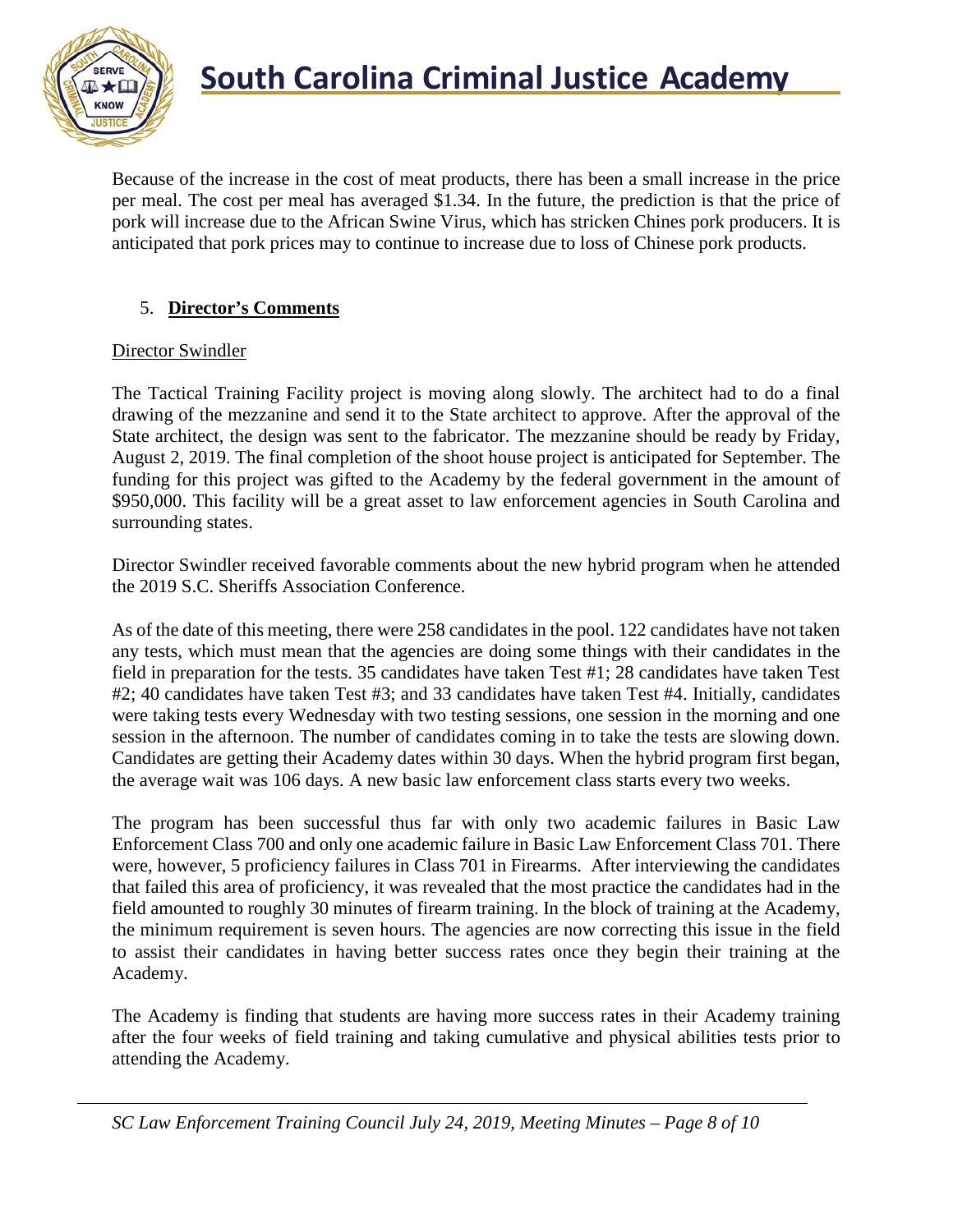

# **South Carolina Criminal Justice Academy**<br>KNOW 2008

Director Swindler has tasked a Certified Public Manager with a project to compare graduation success rate of students before and after the inception of the new hybrid program.

Director Swindler gave updates on staffing changes at the Academy and current position openings and upcoming openings at the Academy.

# **UNFINISHED BUSINESS**

#### *Agenda Item 5*

There was no unfinished business to discuss.

#### **NEW BUSINESS**

#### *Agenda Item 6*

- a. Presentation by FirstNet of AT&T in reference to building a partnership with law enforcement and first responders in South Carolina.
- b. Presentation by S.C. Department of Probation Parole and Pardon Services Request for Approval of Lesson Plan for Mental Health First Aid Class.

Melissa Ray of the Department of Probation, Parole and Pardon Services (PPP) presented the information about the lesson plan for the First Aid Course.

A brief discussion about whether Council had the authority to approve this lesson plan took place between Chief Keel and Director Swindler.

Once the Council gained clarity from the discussion, Director Smith made a motion to approve the course. Sheriff Faile seconded the motion. Council voted unanimously to approve the lesson plan for the Mental Health First Aid Course.

Before Council voted, Ms. Ray stated that PPP had collaborated with the South Carolina Department of Corrections. Ms. Ray stated that there are eight certified instructors within PPP; six of those instructors are C-1 certified. Ms. Ray also gave information in regards to cost. The only cost associated with the class is the cost of the book, which is approximately \$20.

After hearing the additional information from Ms. Ray, Council voted unanimously to approve the lesson plan for the Mental Health First Aid Course presented by PPP.

After Council voted, Director Adger thanked Council for voting to approve the lesson plan, as mental health is such an important issue to the law enforcement profession.

*SC Law Enforcement Training Council July 24, 2019, Meeting Minutes – Page 9 of 10*